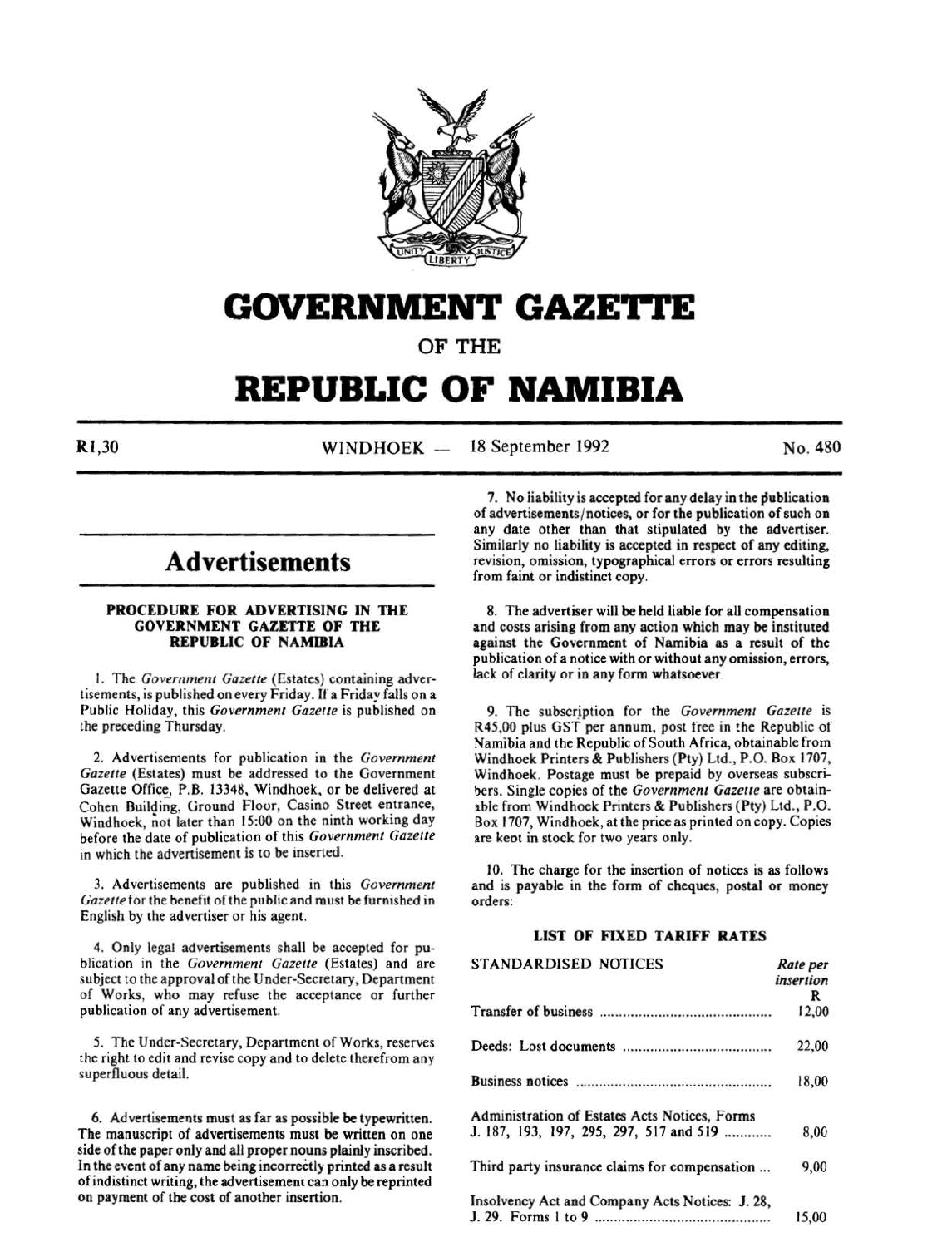15,00 15,00

| $J.B.$ — Forms 2 and 6 — additional statements<br>according to word count table, added to the basic   |          |                                                                                                                                                                                             |
|-------------------------------------------------------------------------------------------------------|----------|---------------------------------------------------------------------------------------------------------------------------------------------------------------------------------------------|
| traffic.                                                                                              |          | Liquidators' and other appointees' notices                                                                                                                                                  |
|                                                                                                       | 108,00   | SALES IN EXECUTION AND OTHER PUBLIC                                                                                                                                                         |
| Naturalisation notices (including a reprint for the                                                   | 8,00     |                                                                                                                                                                                             |
| Unclaimed moneys $-$ only in the Government<br>Gazette, closing date 15 January (per entry of         |          | Public auctions, sales and tenders:                                                                                                                                                         |
|                                                                                                       | 3,00     |                                                                                                                                                                                             |
|                                                                                                       | 18,00    | <b>ORDERS OF THE COURT:</b>                                                                                                                                                                 |
|                                                                                                       | 8,00     | Provisional and final liquidations or sequestra-<br>tions                                                                                                                                   |
| NON-STANDARDISED NOTICES                                                                              |          | Reduction or change in capital mergers, offers of                                                                                                                                           |
| Company notices:                                                                                      | $\bf{R}$ | Judical managements, curator bonis and similar                                                                                                                                              |
| Short notices: Meetings, resolutions, offers of<br>compromise, conversions of companies, voluntary    |          | Supersession and discharge of petitions $(J. 158)$                                                                                                                                          |
| windings-up, et.: closing of members' registers<br>for transfer and/or declarations of dividends      | 40.00    | 11. The charge for the insertion of advertisement<br>than the notices mentioned in paragraph 10 is a                                                                                        |
| Declaration of dividends with profit statements,                                                      | 90,00    | of R3,00 per cm double column. (Fractions of a cn<br>calculated as a cm).                                                                                                                   |
| Long notices: Transfers, changes in respect of<br>shares or capital, redemptions, resolutions, volun- | 120,00   | 12. No advertisements shall be inserted unless t<br>is prepaid. Cheques, drafts, postal or money order<br>made payable to the Under-Secretary, Depar<br>Works, Private Bag 13348, Windhoek. |
|                                                                                                       |          |                                                                                                                                                                                             |

|                                                   | 40,00                   |
|---------------------------------------------------|-------------------------|
| Liquidators' and other appointees' notices        | 25,00                   |
| SALES IN EXECUTION AND OTHER PUBLIC SALES:        |                         |
|                                                   | $-65,00$                |
| Public auctions, sales and tenders:               | 22,00<br>54.00<br>82,00 |
| ORDERS OF THE COURT:                              |                         |
| Provisional and final liquidations or sequestra-  | 50,00                   |
| Reduction or change in capital mergers, offers of | 120,00                  |
| Judical managements, curator bonis and similar    | 120,00                  |

The charge for the insertion of advertisements other he notices mentioned in paragraph 10 is at the rate 00 per cm double column. (Fractions of a cm must be ted as a cm).

No advertisements shall be inserted unless the charge aid. Cheques, drafts, postal or money orders must be payable to the Under-Secretary, Department of , Private Bag 13348, Windhoek.

#### FORM J 187

#### LIQUIDATION AND DISTRIBUTION ACCOUNTS IN DECEASED ESTATES LYING FOR INSPECTION

In terms of section 35(5) of Act 66 of 1965, notice is hereby given that copies of the liquidation and distribution accounts (first and final, *unless otherwise stated)* in the estates specified below will be open for the inspection of all persons interested therein for a period of 21 days (or shorter or longer if *specially stated)* from the date specified or from the date of publication hereof, whichever may be the later, and at the offices of the Master and Magistrates as stated.

Should no objection thereto be lodged with the Master concerned during the specified period, the executors will proceed to make payments in accordance with the accounts.

516/91 CHRIST (born Wolf) Maria Elisabeth, 050306 00 0700 5, Prinzessin Rupprecht-Heim, Lazarette Street, Swakopmund. First and Final. 21 Days. Swakopmund, Windhoek. Swanepoel & Kinghorn, P.O. Box 1455, Swakopmund.

314/92 SYVERTSEN Horst Franz Gerhard, 350509 01 0011 5, Windhoek. Waltraut Gerda Syvertsen, 390410 01 0027 2. Windhoek, Windhoek. First National Trust, P.O. Box 448, Windhoek.

319/92 TECHNAU Anna, 100430 01 0004 8, Swakopmund. Swakopmund, Windhoek. First National Trust, P.O. Box 448, Windhoek.

256/92 WHITEHOUSE Eva Phyllis Hawtrey, 040517 01 0003 1, Swakopmund. Daniel Whitehouse, 220604 01 0006 0. Swakopmund & Windhoek, Windhoek. First National Trust, P.O. Box 448, Windhoek.

33/92 LAZIG Axel Otto Erich, 520926 50 2400 2, Omaruru. Omaruru, Windhoek. First National Trust, P.O. Box 448, Windhoek.

192/92 VAN TAAK PieterAndreas,230327 01 0004 9, Windhoek. Windhoek, Windhoek. First National Trust, P.O. Box 448, Windhoek.

509/91 KLOPPERS Johannes Kruger, 281008 50 4008 7, Swakopmund. Swakopmund, Windhoek. First National Trust, P.O. Box 448, Windhoek.

142/92 NEL Daniel Johannes, 480929 50 0200 0, Swakopmund. Swakopmund, Windhoek. First National Trust, P.O. Box 448, Windhoek.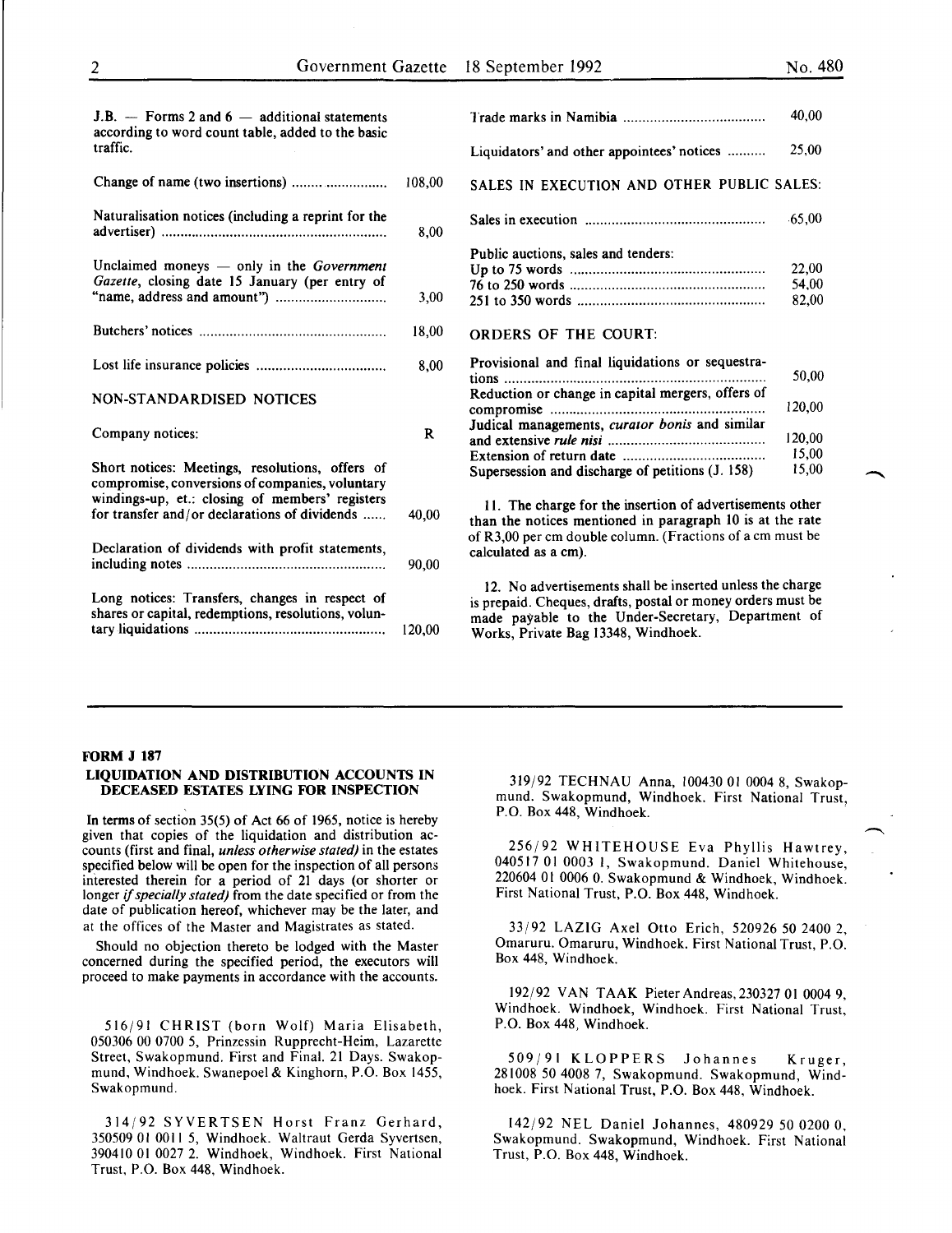149/92 LUBOWSKI Johanna Juliane Annaliese. 050425 00 1300 I, Liideritz. Liideritz, Windhoek. First National Trust, P.O. Box 448, Windhoek.

217;92 VAN DEN HEEVER Arnold, 681024 01 0006 0, Windhoek. Windhoek, Windhoek. First National Trust, P.O. Box 448, Windhoek.

118/92 HEYDT Christiaan Karl, 260207 01 0013 1, Maltahöhe. Maltahöhe, Windhoek. First National Trust, P.O. Box 448, Windhoek.

122/92 GOUWS Pieter Johannes, 171111 01 0022 1, Usakos. Hendrina Wilhelmina Gouws, 240425 01 0002 3. Usakos, Windhoek. First National Trust, P.O. Box 448, Windhoek.

392/91 BLAKE Robert Gerhardus, 280607 50 2800 9, Aroheib, Gobabis. Gobabis, Windhoek. Windhoek Nominees (Pty) Ltd., 5th Floor, No. 12 Bulow Street, P.O. Box 21310, Windhoek.

176/92 KOBERZIG Willie Werner, 320817 50 2000 3, Keetmanshoop. Keetmanshoop, Windhoek. J.A. Borma, P.O. Box 38, Keetmanshoop.

226j92 SCHMIDT-DUMONT Helmuth 030105 01 0004 4, Windhoek. Windhoek. Mr. Klaus Nieft: Agent for the Executrix, c/o Keller & Neuhaus Trust Co. (Pty) Ltd., P.O. Box 156, Windhoek.

309/92 EGGERS Walter Karl, 100402 01 0003 6, Swakopmund. Swakopmund, Windhoek. Standard Bank Namibia Ltd., (Registered Bank), Trustee Branch, P.O. Box 2164, Windhoek.

18/92 GARBERS Johann Adam Lotriet 291003 01 0015 7, Stampriet. First Liquidation and Distribution. Mariental, Windhoek. Bank Windhoek Ltd., (Estate and Trust Department), P.O. Box 15, Windhoek.

200/92 JACOBS Johannes Hendrik, 310531 01 0008 9, Rundu. Kathleen Jacobs, 450407 01 0017 I. Rundu, Windhoek. Bank Windhoek Ltd., (Estate and Trust Department), P.O. Box 15, Windhoek.

378/92 GOOSEN Petronella Fransina 191031 01 0002 1, Mariental. Mariental, Windhoek. Standard Bank Namibia Ltd., (Registered Bank), Trustee Branch, P.O. Box 2164, Windhoek.

408/91 & 409/91 STRAUSS Frederik Johannes 510710 010032 8, and Hester Wilhelmina' 530611 01 0038 1, Farm Gousblom, Aranos. Aranos, Windhoek. Dr. Weder, Kruger & Hartmann, P.O. Box 864, Windhoek.

#### **FORM J 193**

#### **NOTICE TO CREDITORS IN DECEASED ESTATES**

All persons having claims against the estates mentioned below are hereby called upon to lodge their claims with the executors concerned, whithin 30 days (or otherwise as indicated) calculated from the date of publication hereof. The information is given in the following order: Estate number, surname and christian names, date of birth, identity number, last address, date of death; surviving spouse's names, surname, date of birth and identity number; name and address of executor or authorised agent, period allowed for lodgement of *claims* if *other than 30 days.* 

390/92 TALJAARD Dirk Jacobus, Windhoek, 2 July 1964, 640702 50 4600 5, Plot 10, Karibib, 10 April 1992. Magdalena Francina Taljaard, 27 July 1964, 640725 00 6200 8. Old Mutual, 1st Floor, Old Mutual Building, 299 Independence Avenue, Windhoek. Bloemboard, P.O. Box 355, Bloemfontein, 9300.

394/92 NGHOSHI Simeon, Windhoek, I January 1941, 410101 II 0221 I, Oshakati, 24 May 1991. Lusia Nghoshi, 26 May 1948,480526 II 0025 0. First National Trust, P.O. Box 448, Windhoek.

398/92 STUNITZ Charlotte Marie Luise, Windhoek, 26 December 1912, 121226 OJ 0007 3, No.5 Koning Street, P.O. Box 9103, Klein Windhoek, 17 July 1992. A.M.F. Hoff, c/o Engling, Stritter & Partners, P.O. Box 43, Windhoek.

383/92 VERMEULEN Catharina Petronella, Windhoek, 24 March 1936, 360324 01 0002 I, Outjo, 28 July 1992. First National Trust, P.O. Box 448, Windhoek.

329/92 JANORSCHKE Willy Carl, Windhoek, 6 August 1905, 050806 01 0001 4, P.O. Box 79, Swakopmund, 5 July 1992. Desmond O'Neil Mathews, 3rd Floor, SWABS Building, 7 Post Street Mall, Windhoek. Trust and Mining Co (Pty) Ltd., P.O. Box 82. Windhoek.

379/92 KROHNE George Frederick, Windhoek, 12 December 1944, 441212 08 0030 I, Khomasdal, 7 July 1992. Bank Windhoek Ltd., (Estate and Trust Department), P.O. Box 15, Windhoek.

DU PLESSIS Johannes Augustinus, Windhoek, 9 November 1905, 051109 01 0001 I, Farm Indhlunkulu, District Gobabis, 22 July 1992. Johanna Martina Catharina du Plessis, 17 February 1932, 320217 00 0700 8. Bank Windhoek Ltd., (Estate and Trust Department), P.O. Box 15, Windhoek.

BU LLIK Brunnischlawia (Brunnislavia), Windhoek, 30 September 1921,210930 OJ 0008 I, Farm Alex-Eck No. 267, 20 August 1992. Bank Windhoek Ltd., (Estate and Trust Department), P.O. Box 15, Windhoek.

321/92 FRIEDRICH Carl Georg, Windhoek,60ctober 1922,221006 01 0006 4, P.O. Box 15, Witvlei, 8 July 1992. T.H. Friedrich, Agent for Mrs. A.M. Friedrich, Executrix, P.O. Box 1424, Windhoek.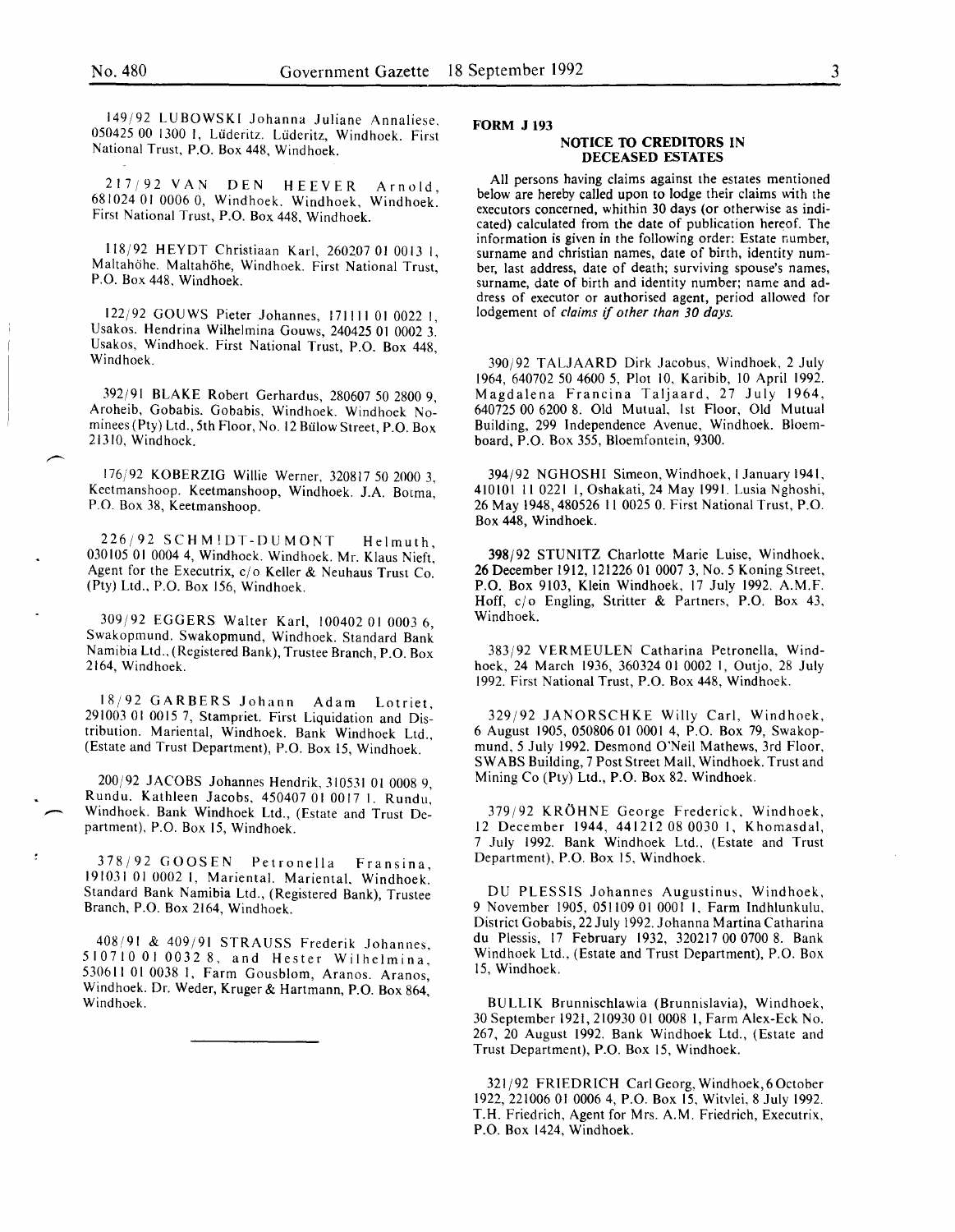230/92 FRIEDERICH Hanna Maria Dieterike, Windhoek 24 November 1913, 131124 01 0001 I, Old Age Home, Otijwarongo, 22 April 1992. Van Sittert & Pretorius, P.O. Box 52, Tsumeb.

402192 VAN DER MERWE Johannes Gerhardus, Windhoek, 17 April 1908, 080417 01 0002 8, No. 23 Bowker Street, Klein Windhoek, II July 1992. Mr. K. Nieft, c/o Keller & Neuhaus Trust Co. (Pty) Ltd., P.O. Box 156, Windhoek.

413/92 JOHN Joseph Edgar, Windhoek, 12 July 1929, 290712 99 0109 6, No. 7 Sikroon Street, Khomasdal, Windhoek, 15 February 1992. Estelle Dulcie John (born Fischer), 19 August 1948,480819 08 0029 0. D.R. Gallant, Agent for Executrix Testamentary, P.O. Box 20746, Windhoek.

EWERT Cornelia Christina, Windhoek, 6 April 1946, 460406 01 0900 1, Otjiwarongo. Standard Bank Namibia Ltd., (Registered Bank), Trustee Branch, P.O. Box 2164, Windhoek.

264/92 VAN STADEN Christopher Isaac, Windhoek, 25 December 1950, 501225 01 0059 7, P.O. Box 484, CD M School, Oranjemund, 3 March 1992. De Klerk & Van Gend, c/o P.F. Koep & Company, P.O. Box 3516, 1st Floor, Acme Corner, Kasino Street, Windhoek.

NOTICE OF TRANSFER OF BUSINESS (In terms of Section 16 of Ordinance 13 of 1935)

TAKE NOTICE that H.M. DOS SANTOS RODRI-QUES has disposed of the General Dealer (Retail) Groceries, Tobacco (Retail), Fresh Produce, Patent Medicine and Restaurant (Take-away), conducted by him on Erf 2312, Republic Road, Windhoek, under the name and style of SERGINO TAKE-AWAY, to J DE F BACALHAU, who will carry on the aforesaid business for his own account at the same address, under the name and style of SER-GINO TAKE-AWAY, and that after 14 days after publication of this notice, the said J DE F BACALHAU will apply to the Licensing Court for the issue to him of the General Dealer (Retail) Groceries, Tobacco (Retail), Fresh Produce, Patent Medicine and Restaurant (Take-away) Licence.

VAN WYNGAARDT, KOCK, VAN DER WESTHUIZEN, DU TOIT & PARTNERS Mezzanine Floor Metje Behnsen Building Independence Avenue Windhoek

#### NOTICE OF TRANSFER OF BUSINESS (In terms of Section 16 of Ordinance 13 of 1935)

TAKE NOTICE that H.W. VERDOES & M.C. VER-DOES have disposed of the Restaurant (Take-away) and Tobacco (Retail) Licence, conducted by them on Erf 1957, Bahnhof Street, Windhoek, under the name of FAST FOOD, to J.C. ANTHONISSEN, who will carry on the aforesaid business for his own account at the same address, under the name and style of FAST FOOD, and that after 14 days after publication of this notice, the said J.C. AN-THONISSEN will apply to the Licensing Court for the issue to him of the Restaurant (Take-away) and Tobacco (Retail) Licence.

VAN WYNGAARDT, KOCK, VAN DER WESTHUIZEN, DU TOIT & PARTNERS Mezzanine Floor Metje Behnsen Building Independence Avenue Windhoek

## IN THE HIGH COURT OF NAMIBIA

In the matter between:

SWA BUILDING SOCIETY and GERT REGINALD LOUW Plaintiff Defendant

## NOTICE OF SALE IN EXECUTION

Pursuant to a Judgement of the above Honourable Court granted on the 21st day of August 1992, the following immovable property will be sold without reserve and "voetstoots" by the Deputy Sheriff of the District of Windhoek on Thursday, the 8th day of October 1992, at 09:30, at Erf No. 3800, No. 10 Blenkinsop Street, (a Portion of Erf No. 2309), Windhoek Township.

| CERTAIN | Erf No. 3800, Windhoek Township<br>(a Portion of Erf No. 2309); |
|---------|-----------------------------------------------------------------|
|         |                                                                 |

SITUATE In the Municipality of Windhoek Registration Division "K".

The "Conditions of Sale-in-Execution" will lie for inspection at the office of the Deputy Sheriff at Windhoek and at the Head Office of Plaintiff at Windhoek and Plaintiff's Attorneys, Fisher, Quarmby & Pfeifer, at the undermentioned address.

DATED at WINDHOEK this 8th day of September 1992.

(Sgd.) E.H. PFEIFER FISHER, QUARMBY & PFEIFER ATTORNEYS FOR PLAINTIFF 108 SWABS Building Post Street Windhoek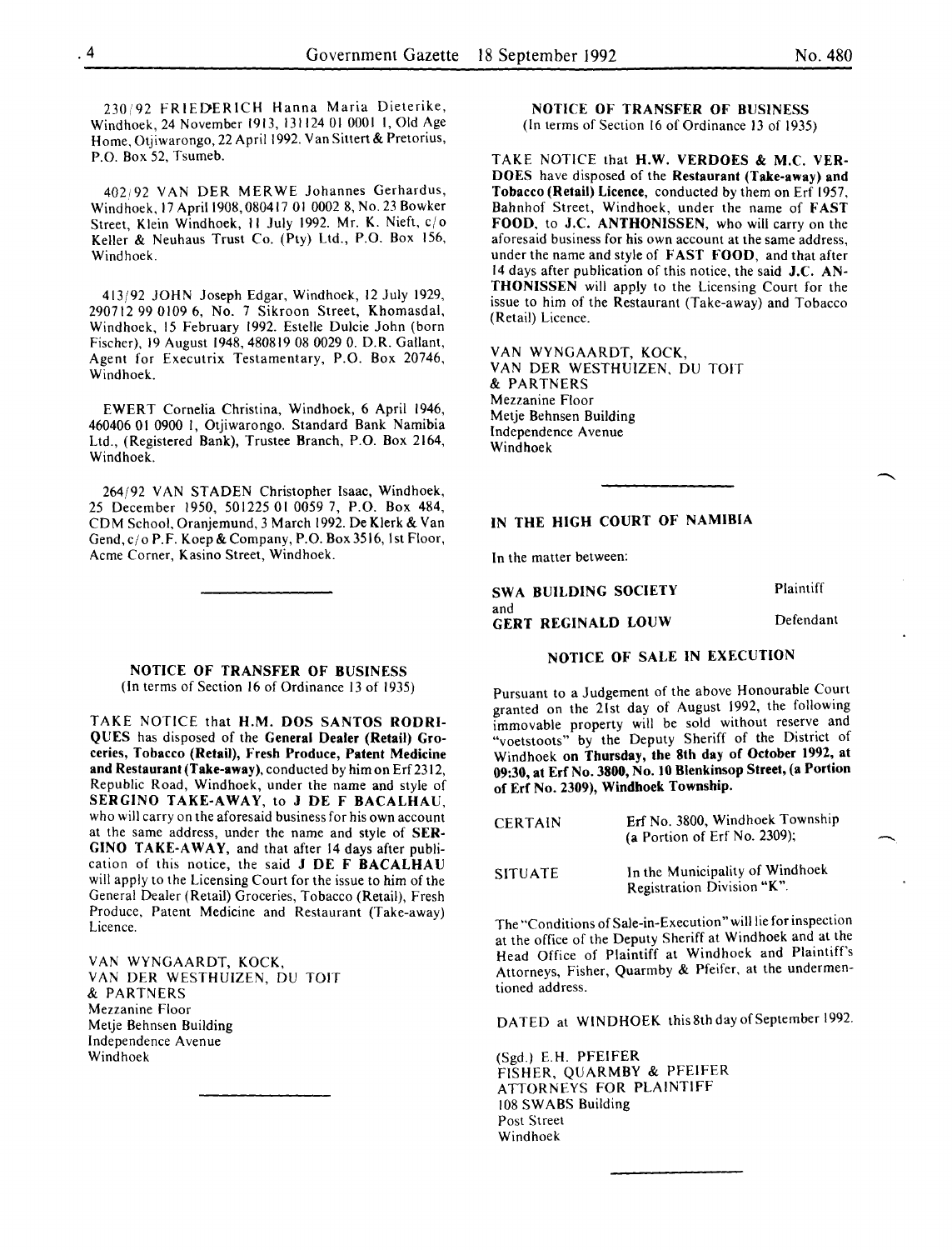In the matter between:

| <b>SWA BUILDING SOCIETY</b> | Plaintiff |
|-----------------------------|-----------|
| and                         |           |
| <b>LEONARD FRANS</b>        | Defendant |

#### NOTICE OF SALE IN EXECUTION

Pursuant to a Judgement of the above Honourable Court granted on the 14th day of August 1992, the following immovable property will be sold without reserve and "voetstoots" by the Deputy Sheriff of the District of Okahandja on Friday, the 9th day of October 1992, at 15:30, at Erf No. 175, Veddersdal Township, Okahandja ..

| CERTAIN |  | Erf No. 175, Veddersdal Township; |  |
|---------|--|-----------------------------------|--|
|         |  |                                   |  |

SITUATE In the Municipality of Okahandja Registration Division "1".

The "Conditions of Sale-in-Execution" will lie for inspection at the office of the Deputy Sheriff at Windhoek and at the Head Office of Plaintiff at Windhoek and Plaintiff's Attorneys, Fisher, Quarmby & Pfeifer, at the undermentioned address.

DATED at WINDHOEK this 8th day of September 1992.

(Sgd.) E.H. PFEIFER FISHER, QUARMBY & PFEIFER ATTORNEYS FOR PLAINTIFF 108 SWABS Building Post Street Windhoek

#### IN THE HIGH COURT OF NAMIBIA

In the matter between:

 $\overline{\phantom{0}}$ 

| SWA BUILDING SOCIETY | Plaintiff |
|----------------------|-----------|
| and                  |           |
| ABEDNEGO GOAISEB     | Defendant |

#### NOTICE OF SALE IN EXECUTION

Pursuant to a Judgement of the above Honourable Court granted on the 31st day of July 1992, the following immovable property will be sold without reserve and "voetstoots" by the Deputy Sheriff of the District of Swakopmund on Friday, the 9th day of October 1992, at 10:00, at Erf No. 99, Tamariskia Township, Swakopmund ..

CERTAIN Erf No. 99, Tamariskia Township;

SITUATE In the Municipality of Swakopmund Registration Division "G".

The "Conditions of Sale-in-Execution" will lie for inspection at the office of the Deputy Sheriff at Swakopmund and at the Head Office of Plaintiff at Windhoek and Plaintiff's Attorneys, Fisher, Quarmby & Pfeifer, at the undermentioned address.

DATED at WINDHOEK this 8th day of September 1992.

(Sgd.) E.H. PFEIFER FISHER, QUARMBY & PFEIFER ATTORNEYS FOR PLAINTIFF 108 SWABS Building Post Street Windhoek

## IN THE HIGH COURT OF NAMIBIA

In the matter between:

SWA BUILDING SOCIETY and **MATTHEUS GABRIEL** ANTONIUS GORASEB Plaintiff Defendant

#### NOTICE OF SALE IN EXECUTION

Pursuant to a Judgement of the above Honourable Court granted on the 29th day of May 1992, the following immovable property will be sold without reserve and "voetstoots" by the Deputy Sheriff of the District of Keetmanshoop on Friday, the 9th day of October 1992, at 10:00, in front of the Magistrate's Offices at Keetmanshoop.

| CERTAIN |  | Erf No. 125, Tseiblaagte Township; |  |
|---------|--|------------------------------------|--|
|         |  |                                    |  |

SITUATE In the Municipality of Keetmanshoop Registration Division "T".

The "Conditions of Sale-in-Execution" will lie for inspection at the office of the Deputy Sheriff at Keetmanshoop and at the Head Office of Plaintiff at Windhoek and Plaintiff's Attorneys, Fisher, Quarmby & Pfeifer, at the undermentioned address.

DATED at WINDHOEK this 3rd day of September 1992.

(Sgd.) E.H. PFEIFER FISHER, QUARMBY & PFEIFER ATTORNEYS FOR PLAINTIFF 108 SWABS Building Post Street Windhoek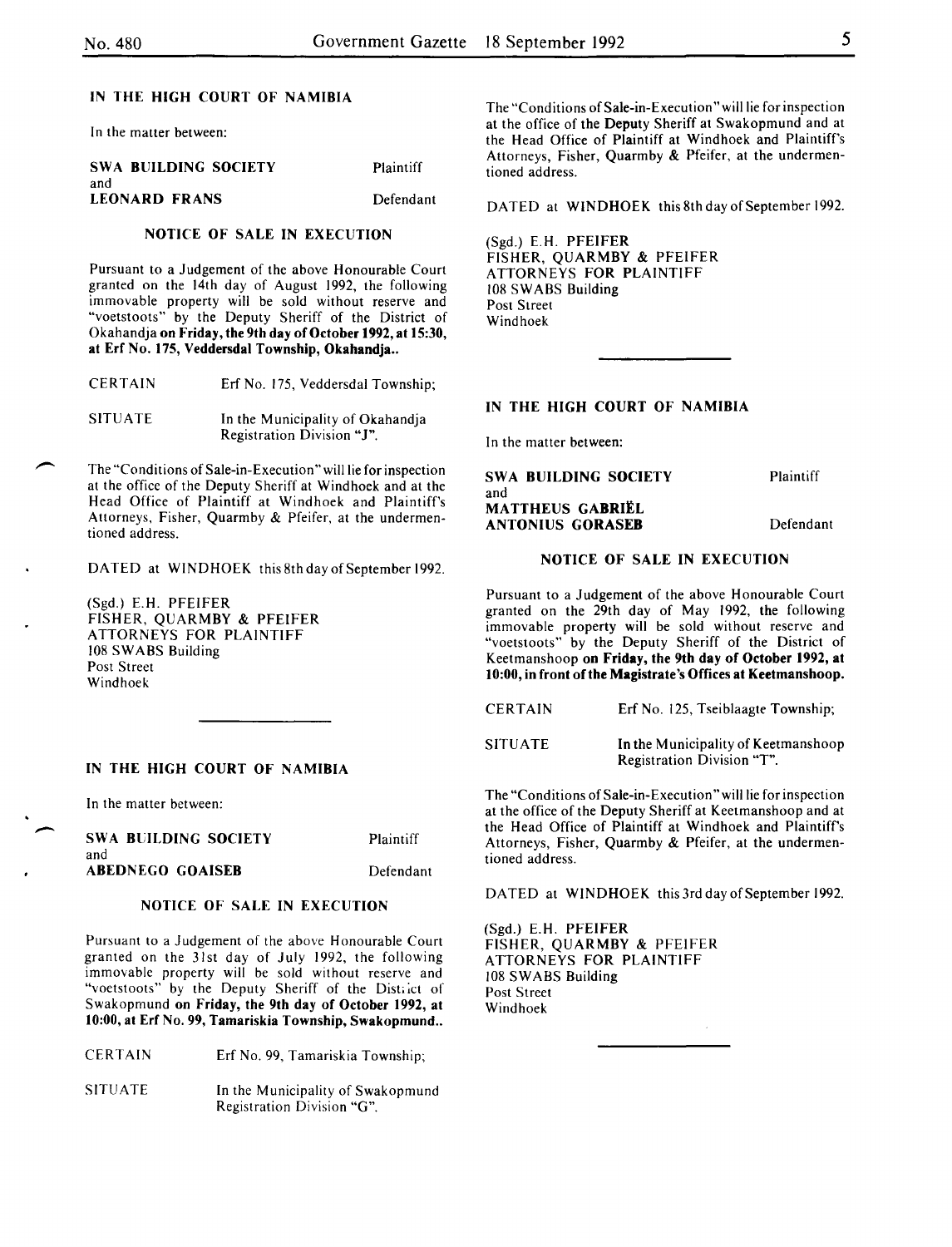In the matter between:

| <b>SWA BUILDING SOCIETY</b> | Plaintiff |
|-----------------------------|-----------|
| and                         |           |
| <b>ISAAC MAFIET</b>         | Defendant |

## NOTICE OF SALE IN EXECUTION

Pursuant to a Judgement of the above Honourable Court granted on the 24th day of April 1992, the following immovable property will be sold without reserve and "voetstoots" by the Deputy Sheriff of the District of Windhoek on Thursday, the 8th day of October 1992, at 10:30, at Erf No. 962, Naguil Street, (Khomasdal Township, (Extension No. 10), Windhoek.

| <b>CERTAIN</b> | Erf No. 962, Khomasdal Township<br>(Extension No. 10): |
|----------------|--------------------------------------------------------|
| <b>SITUATE</b> | In the Municipality of Windhoek                        |

Registration Division "K".

The "Conditions of Sale-in-Execution" will lie for inspection at the office of the Deputy Sheriff at Windhoek and at the Head Office of Plaintiff at Windhoek and Plaintiff's Attorneys, Fisher, Quarmby & Pfeifer, at the undermentioned address.

DATED at WINDHOEK this 3rd day of September 1992.

(Sgd.) E.H. PFEIFER FISHER, QUARMBY & PFEIFER ATTORNEYS FOR PLAINTIFF 108 SWABS Building Post Street Windhoek

#### IN THE HIGH COURT OF NAMIBIA

In the matter between:

| SWA BUILDING SOCIETY   | Plaintiff |
|------------------------|-----------|
| and                    |           |
| GEHAS TAAPANGA SHIVUTE | Defendant |

#### NOTICE OF SALE IN EXECUTION

Pursuant to a Judgement of the above Honourable Court granted on the 24th day of April 1992, the following immovable property will be sold without reserve and "voetstoots" by the Deputy Sheriff of the District of Windhoek on Thursday, the 8th day of October 1992, at 10:00, at Erf No. 182, Lazariet Street, Khomasdal Township, (Extension No. 5), Windhoek.

CERTAIN Erf No. 182, Khomasdal Township (Extension No. 5);

SITUATE In the Municipality of Windhoek Registration Division "K".

The "Conditions of Sale-in-Execution" will lie for inspection at the office of the Deputy Sheriff at Windhoek and at the Head Office of Plaintiff at Windhoek and Plaintiff's Attorneys, Fisher, Quarmby & Pfeifer, at the undermentioned address.

DATED at WINDHOEK this 3rd day of September 1992.

(Sgd.) E.H. PFEIFER FISHER, QUARMBY & PFEIFER ATTORNEYS FOR PLAINTIFF 108 SWABS Building Post Street Windhoek

#### IN THE HIGH COURT OF NAMIBIA

In the matter between:

| <b>SWA BUILDING SOCIETY</b> | Plaintiff |
|-----------------------------|-----------|
| and                         |           |
| ROBIN FRASER NICHOL         | Defendant |

#### NOTICE OF SALE IN EXECUTION

Pursuant to a Judgement of the above Honourable Court granted on the 17th day of July 1992. the following immovable property will be sold without reserve and "voetstoots" by the Deputy Sheriff of the District of Windhoek on Thursday, the 8th day of October 1992, at 09:00, at Erf No. 418, Opaal Street, Erospark Township, Windhoek.

| <b>CERTAIN</b> | Erf No. 418, Erospark Township;                               |
|----------------|---------------------------------------------------------------|
| <b>SITUATE</b> | In the Municipality of Windhoek<br>Registration Division "K". |

The "Conditions of Sale-in-Execution" will lie for inspection at the office of the Deputy Sheriff at Windhoek and at the Head Office of Plaintiff at Windhoek and Plaintiff's Attorneys, Fisher, Quarmby & Pfeifer, at the undermentioned address.

DATED at WINDHOEK this 3rd day of September 1992.

(Sgd.) E.H. PFEIFER FISHER, QUARMBY & PFEIFER ATTORNEYS FOR PLAINTIFF 108 SWABS Building Post Street Windhoek

-.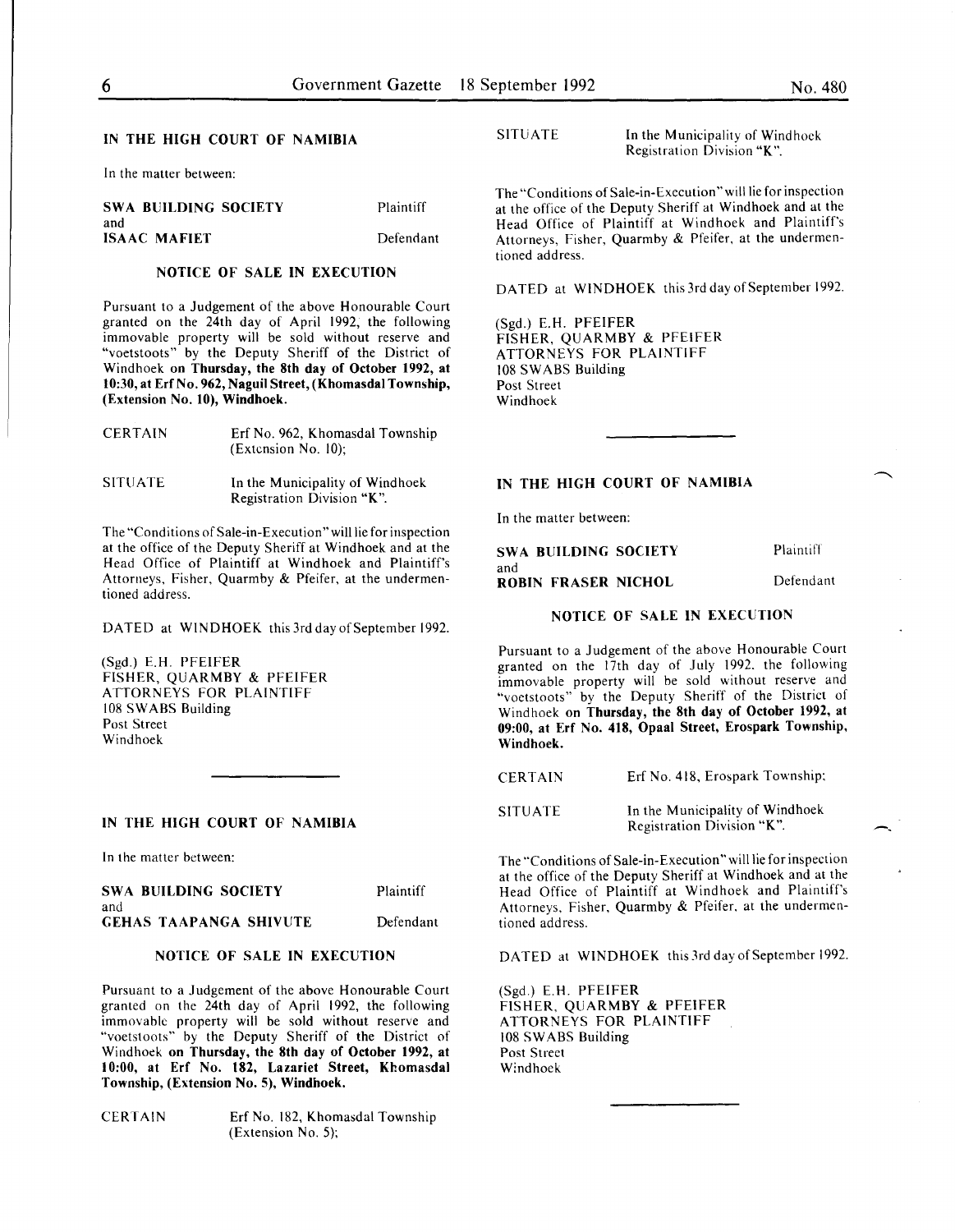In the matter between:

#### MUNICIPALITY WINDHOEK and

MOSES GARISEB

Plaintiff

Defendant

#### SALE IN EXECUTION OF IMMOVABLE PROPERTY

In execution of Judgement of the above Court of Namibia, given on the 15th of May 1992, a Judicial Sale by Public Auction will be held of the following, on Saturday, the 26th of September 1992, at 10:00, at No. 2 Goethe Street, Windhoek.

| <b>CERTAIN</b>               | Remaining part of Erf 341,<br>Katutura Township, Windhoek;             |
|------------------------------|------------------------------------------------------------------------|
| <b>SITUATE</b>               | In the Municipality of Windhoek<br>(Registration Section "K") Namibia; |
| <b>MEASURING</b>             | 3103 (Three Thousand One Hundred)<br>square metres:                    |
| HELD                         | By Deed of Transfer No. T.2947/1988;                                   |
| BONDS IN<br><b>FAVOUR OF</b> | Municipality of Windhoek,<br>R194 108,84.                              |

The property consists of: a liquor store, storerooms, garage and office.

The conditions of sale to be read out by the Deputy Sheriff, Windhoek at the time of the sale and which conditions may be inspected prior to the sale at the offices of the Deputy Sheriff, Windhoek, the High Court, Windhoek and at the office of Lorentz & Bone, Standard Bank Chambers, Independence Avenue, Windhoek.

I. The property will be sold "voetstoots".

2. A deposit of  $10\%$  (ten per cent) of the purchase price shall be paid in cash on the signing of the Conditions of Sale together with the charges, costs and commission for the Deputy Sheriff.

DATED at WINDHOEK this 2nd day of September 1992.

J.C. STEYN LORENTZ & BONE Standard Bank Chambers Independence A venue Windhoek

#### IN THE MAGISTRATE'S COURT FOR THE DISTRICT OF SWAKOPMUND

HELD AT SWAKOPMUND CASE NO.: 1026/91

In the matter between:

MUNICIPALITY OF SWAKOPMUND Plaintiff and ERNA GEINUS Defendant

## NOTICE OF SALE IN EXECUTION

In the execution of a Judgement granted by the above Honourable Court, the following property will be sold by public auction by the Messenger of the Court for the district of Swakopmund on the 3rd day of October 1992, at 10:00, at Erf 88, Mondesa.

| <b>CERTAIN</b>   | Erf No. 88, Mondesa, Swakopmund<br>Third Street, Mondesa, Swakop-<br>mund: |
|------------------|----------------------------------------------------------------------------|
| <b>SITUATE</b>   | In the Municipality of Swakopmund<br>Registration Division "G";            |
| <b>MEASURING</b> | 421 (Four Two One) square metres;                                          |

with all improvements thereon.

CONDITIONS OF SALE:

- I. The Sale is subject to the provisions of the Magistrate's Court Act No. 32 of 1944 as amended, and the property will be sold "voetstoots" according to the existing Title Deed.
- 2. One-tenth of the purchase price shall be payable immediately after the Sale in cash, the balance together with interest thereon at 21% against transfer, which transfer shall be given without delay.
- 3. With improvements on the property although no warranty is given in this regard.
- 4. The complete Conditions of Sale will be read out at the time of the sale, and may be inspected beforehand at the offices of the Court Messenger, the Municipality of Swakopmund and Plaintiff's Attorneys at Swakopmund.

THUS DONE AND SIGNED AT SWAKOPMUND on this 28th day of August 1992.

SWANEPOEL & KINGHORN ATTORNEYS FOR PLAINTIFF SWABS Building Post Street P.O. Box 1455 Swakopmund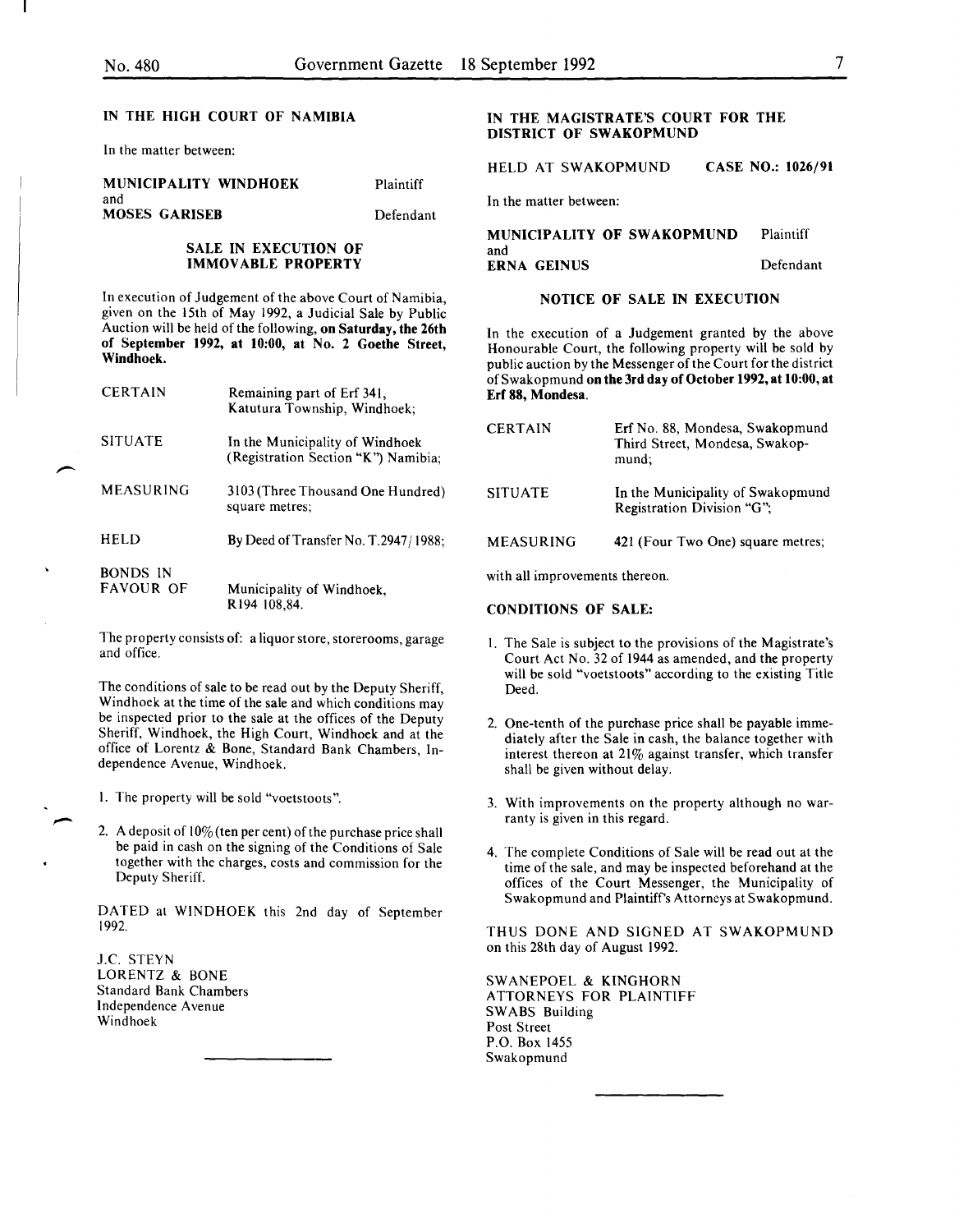#### THE ALIENS ACT, 1937 NOTICE OF INTENTION OF CHANGE OF SURNAME

I, MATHEUS MATHIAS residing at 019/20 Katutura, Windhoek, and presently unemployed, intend applying to the Minister of Home Affairs for authority under section 9 of the Aliens Act, 1937, to assume the surname NE-KUIYU for the reason that NEKUIYU is my father's surname. I want to use his surname and not his christian name.

I previously bore the name(s) MATHEUS MATHIAS.

Any person who objects to my assumption of the said surname of NEKUIYU should as soon as may be lodge his/ her objection, in writing, with a statement of his/ her reasons therefor, with the Magistrate of Windhoek.

(Sgd.) M. MATHEUS Dated: 3 September 1992

#### THE ALIENS ACT, 1937 NOTICE OF INTENTION OF CHANGE OF SURNAME

I, JOSEPH TANGENI HAUFIKU residing at Otjiwarongo and employed by the NDF as a soldier, intend applying to the Minister of Home Affairs for authority under section 9 of the Aliens Act, 1937, to assume the surname JOHANNES for the reason that JOSEPH is my name and not surname. My correct surname is JOHANNES.

I previously bore the name(s) JOSEPH TANGENI HAUFIKU.

Any person who objects to my assumption of the said surname of JOHANNES should as soon as may be lodge his/her objection, in writing, with a statement of his/her reasons therefor, with the Magistrate of Windhoek.

(Sgd.) J.T. HAUFIKU Dated: 3 September 1992

#### THE ALIENS ACT, 1937 NOTICE OF INTENTION OF CHANGE OF SURNAME

I, PETRUS FRANS residing at Luiperdsvallei Police Camp, and employed as a Constable, intend applying to the Minister of Home Affairs for authority under section 9 of the Aliens Act, 1937, to assume the surname NDATINDA for the reason that PETRUS is my father's first name.

I previously bore the name(s) FRANS PETRUS.

Any person who objects to my assumption of the said surname of NDATINDA should as soon as may be lodge his/ her objection, in writing, with a statement of his/ her reasons therefor, with the Magistrate of Windhoek.

(Sgd.) F. PETRUS Dated: 25 August 1992

#### THE ALIENS ACT, 1937 NOTICE OF INTENTION OF CHANGE OF SURNAME

I, SELMA MBERITJANDJA residing at A. Shipena Hostel and presently being a student, intend applying to the Minister of Home Affairs for authority under section 9 of the Aliens Act, 1937, to assume the surname NELLA for the reason that I was born as MBERITJANDJA (after my mother). My parents were not married. I now want my father's surname.

I previously bore the name(s) SELMA MBERI-TJANDJA.

Any person who objects to my assumption of the said surname of **NELLA** should as soon as may be lodge his/ her objection, in writing, with a statement of his/ her reasons therefor, with the Magistrate of Windhoek.

(Sgd.) S. MBERITJANDJA Dated: 17 August 1992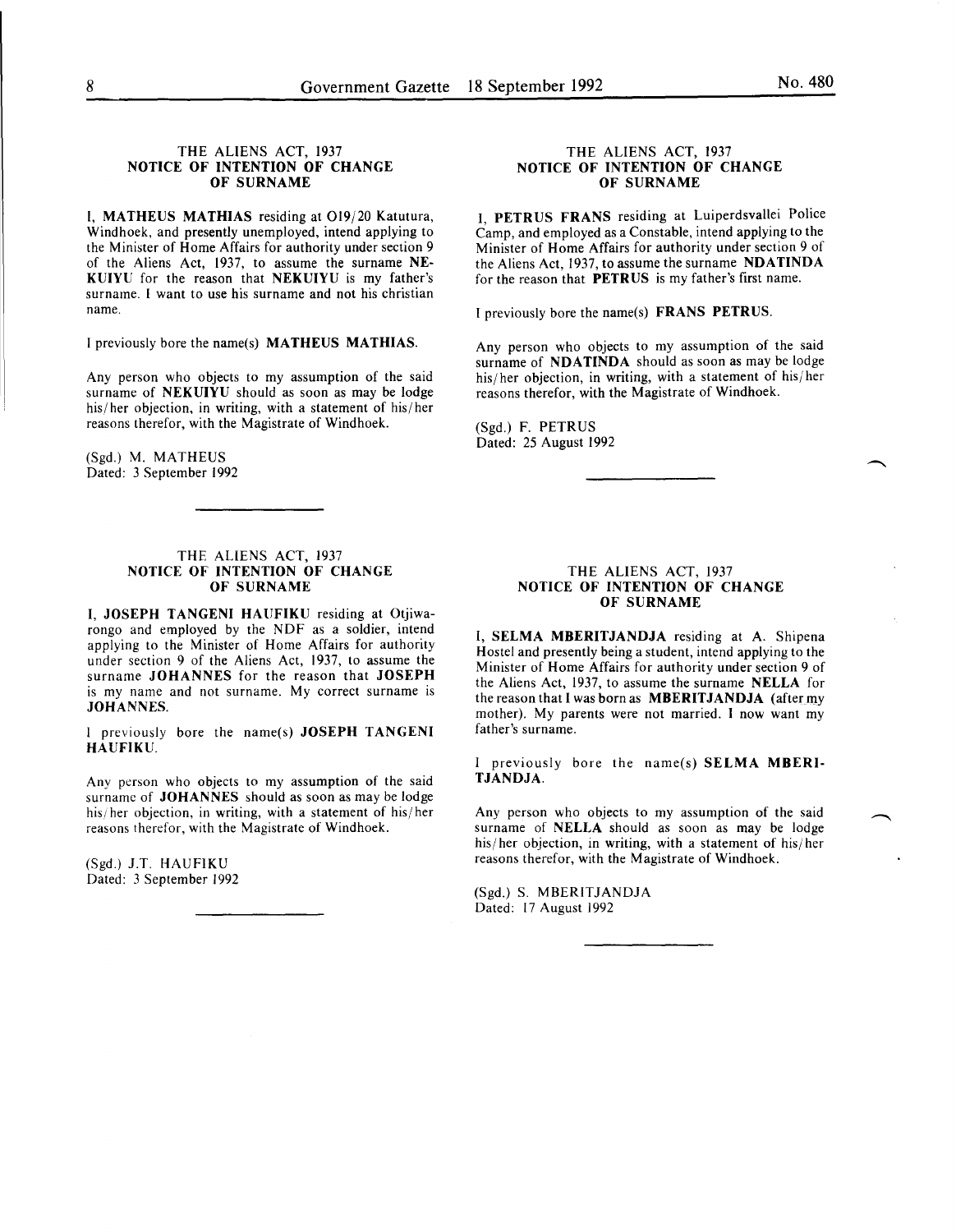#### TRANSFER OF LICENCE

BE PLEASED TO TAKE NOTICE that application will be made after 14 (FOURTEEN) days after publication of this notice at the Licensing Court for the transfer of the General Dealer, Tobacco, Aerated or Mineral Water, Fresh Produce and Restaurance Licence held by ELLA BOTHA who traded under the name and style LARA'S RESTAU-RANT on Erf 154, Keetmanshoop to CHARLES VIVIERS who will carry on business for his own account under the same name and style.

DATED at KEETMANSHOOP on this 27th day of August 1992.

RISSIK, COX & PROBART ATTORNEYS FOR APPLICANT Fifth Avenue P.O. Box 90 Keetmanshoop

#### THE ALIENS ACT, 1937 NOTICE OF INTENTION OF CHANGE OF SURNAME

I, THOMAS JOHANNES residing at Okahandja and employed as a Meat Cutter, intend applying to the Minister of Home Affairs for authority under section 9 of the Aliens Act, 1937, to assume the surname FOTOLELA for the reason that JOHANNES is my father's name and not my surname.

I previously bore the name(s) THOMAS JOHANNES.

I intend also applying for authority to change the surname of my wife NUUNYANGO to FOTOLELA V. ND. M.

Any person who objects to my assumption of the said surname of FOTOLELA should as soon as may be lodge his/ her objection, in writing, with a statement of his/ her reasons therefor, with the Magistrate of Windhoek.

(Sgd.) T. JOHANNES P.O. Box 144 Okahandja Dated: 28 August 1992

#### THE ALIENS ACT, 1937 NOTICE OF INTENTION OF CHANGE OF SURNAME

I, MICHAEL KASIRE PHILLIPUS residing at Mupini, Kavango, Private Bag 2080, and being a member of the NDF, intend applying to the Minister of Home Affairs for authority under section 9 of the Aliens Act, 1937, to assume the surname MIKE KAMBERUKA KASIRE for the reason that the first above-mentioned names are for my father, the second is mine. That's why I want them to be only one for my father and two mine.

I previously bore the name(s) MICHAEL KASIRE PHILLIPUS.

Any person who objects to my assumption of the said surname of MIKE KAMBERUKA KASIRE should as soon as may be lodge his/ her objection, in writing, with a statement of his/ her reasons therefor, with the Magistrate of Windhoek.

(Sgd.) M.K. PHILLIPUS Dated: 17 June 1992

#### THE ALIENS ACT, 1937 NOTICE OF INTENTION OF CHANGE OF SURNAME

I. DA WID PAULUS residing at Luiperdsvallei Police Camp, and employed as a Home Guard, intend applying to the Minister of Home Affairs for authority under section 9 of the Aliens Act, 1937, to assume the surname SHILENGUDWA for the reason that I use the surname SHILENGUDWA in all my official documents, but not the name PAULUS which is my father's first name.

I previously bore the name(s) DAWID PAULUS.

Any person who objects to my assumption of the said surname of SHILENGUDWA should as soon as may be lodge his/ her objection, in writing, with a statement of his/ her reasons therefor, with the Magistrate of Windhoek.

(Sgd.) D. PAULUS Dated: I September 1992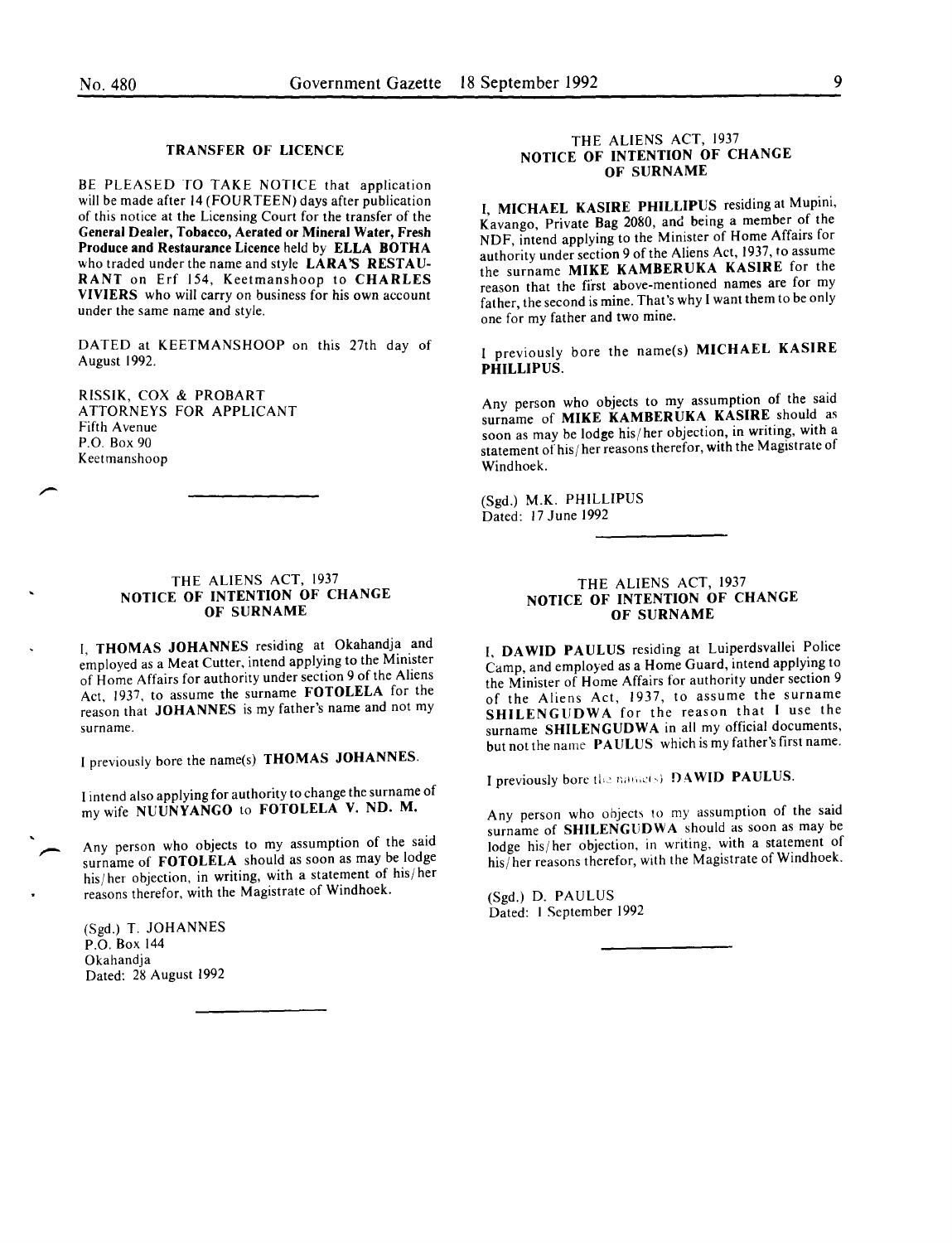#### THE ALIENS ACT, 1937 NOTICE OF INTENTION OF CHANGE OF SURNAME

I, JUSTINA SAKEUS residingat044/29, Katutura,and presently unemployed, intend applying to the Minister of Home Affairs for authority under section 9 of the Aliens Act, 1937, to assume the surname ITHETE for the reason that SAKEUS is my father's christian name.

I previously bore the name(s) JUSTINA SAKEUS .

. Any person who objects to my assumption of the said surname of ITHETE should as soon as may be lodge his/her objection, in writing, with a statement of his/her reasons therefor, with the Magistrate of Windhoek.

(Sgd.) J. SAKEUS Dated: 28 August 1992

#### THE ALIENS ACT, 1937 NOTICE OF INTENTION OF CHANGE OF SURNAME

I, PAULUS ELAGO residing at Suiderhof Base and employed as a soldier, intend applying to the Minister of Home Affairs for authority under section 9 of the Aliens Act, 1937, to assume the surname MUMATI for the reason that ELAGO is my father's name and not surname.

I previously bore the name(s) PAULUS ELAGO.

Any person who objects to my assumption of the said surname of MUMATI should as soon as may be lodge his/her objection, in writing, with a statement of his/her reasons therefor, with the Magistrate of Windhoek.

(Sgd.) P. ELAGO Dated: 17 August 1992

#### THE ALIENS ACT, 1937 NOTICE OF INTENTION OF CHANGE OF SURNAME

I, AUGUSTE LUISE NDAPANDO residing at Oshakati, and presently unemployed, intend applying to the Minister of Home Affairs for authority under section 9 of the Aliens Act, 1937, to assume the surname EMBASHU for the reason that AUGUSTE is my father's name and not surname, and EMBASHU appears on my school certificates.

I previously bore the name(s) AUGUSTE LUISE NDAPANDO.

Any person who objects to my assumption of the said surname of EMBASHU should as soon as may be lodge his/ her objection, in writing, with a statement of his/ her reasons therefor, with the Magistrate of Windhoek.

(Sgd.) A.L. NDAPANDO Dated: 6 February 1992

#### THE ALIENS ACT, 1937 NOTICE OF INTENTION OF CHANGE OF SURNAME

I, LIKIUS VENDELINUS DOMIKUS residing at Suiderhof NDF Base, and employed as Military personnel, intend applying to the Minister of Home Affairs for authority under section 9 of the Aliens Act, 1937, to assume the surname AMUTENYA for the reason that the surname DOMIKUS is my father's name and secondly, all my documents except my I.D. card bear the surname AMUTENYA.

I previously bore the name(s) LIKIUS VENDE-LINUS DOMIKUS.

Any person who objects to my assumption of the said surname of AMUTENYA should as soon as may be lodge his/her objection, in writing, with a statement of his/her reasons therefor, with the Magistrate of Windhoek.

(Sgd.) L.V. DOMIKUS Dated: 17 August 1992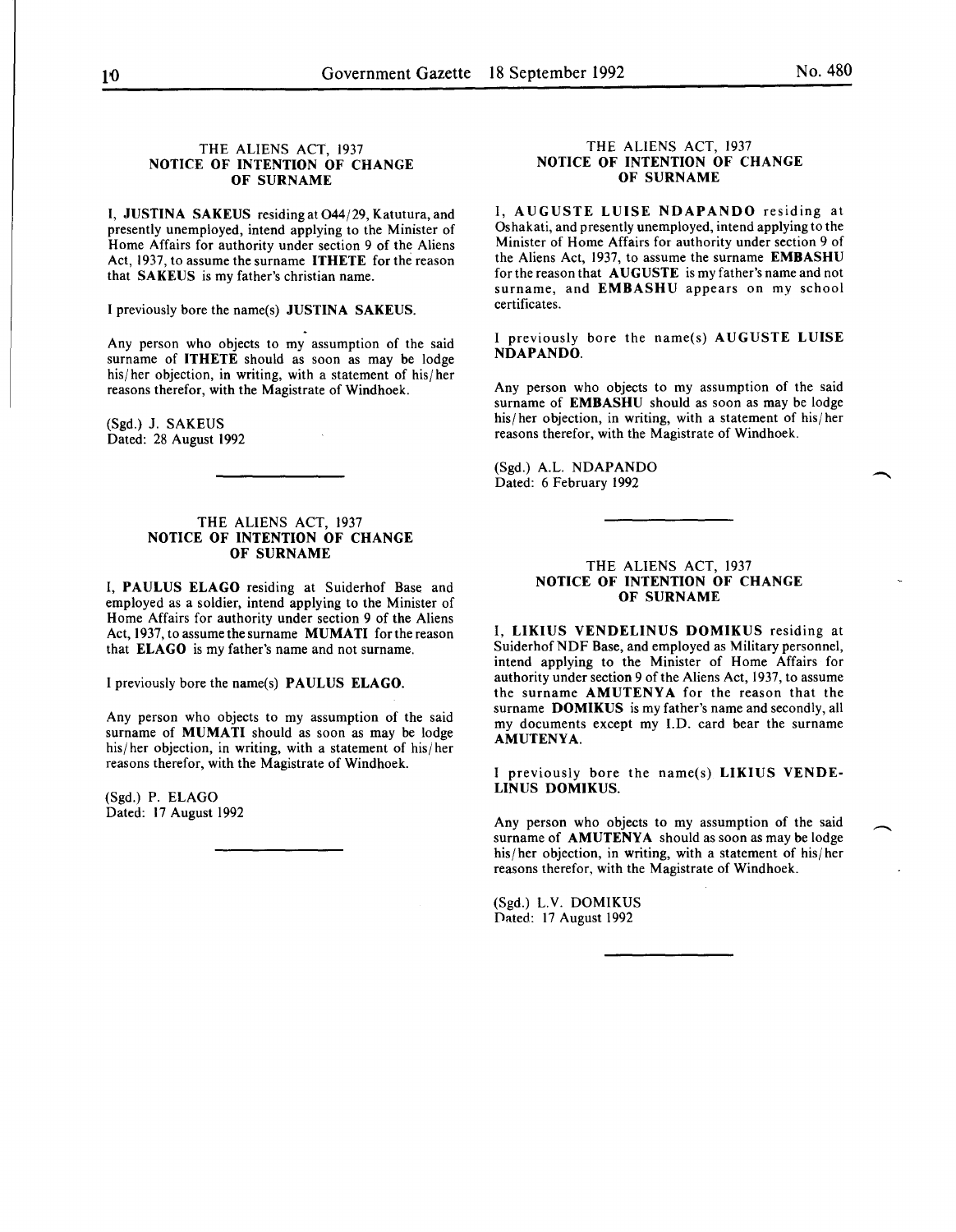In the matter between:

|     | <b>NAMIB BUILDING SOCIETY</b> | Plaintiff |
|-----|-------------------------------|-----------|
| and |                               |           |
|     | <b>SAREL CECIL ROBBERTS</b>   | Defendant |

#### NOTICE OF SALE IN EXECUTION

In execution of a Judgement of the above Honourable Court in the above action, a sale without reserve will be held by the Deputy Sheriff, Tsumeb, at Erf 731, Tsumeb, on 22 September 1992, at 10:00, of the undermentioned property:

| <b>CERTAIN</b> | Erf 731, Tsumeb;                                                                                                                                                                                                                                                                                 |
|----------------|--------------------------------------------------------------------------------------------------------------------------------------------------------------------------------------------------------------------------------------------------------------------------------------------------|
| <b>SITUATE</b> | In the Municipality of Tsumeb,<br>(Registration Division "B");                                                                                                                                                                                                                                   |
| MEASURING      | 1382 square metres;                                                                                                                                                                                                                                                                              |
| IMPROVEMENT    | Four-bedroom dwelling house with<br>sitting-room, dining-room, kitchen,<br>two bathrooms, toilet and outside<br>buildings;                                                                                                                                                                       |
| <b>TERMS</b>   | $10\%$ of the purchase price and the auc-<br>tioneer's commission must be paid on<br>the date of the sale. The further terms<br>and conditions of the sale will be read<br>prior to the auction and lie for inspec-<br>tion at the office of the Deputy<br>Sheriff, Tsumeb and at the offices of |

DATED at WINDHOEK this 3rd day of September 1992.

the execution creditor's attorneys.

DR. WEDER, KRUGER & HARTMANN W.H. DICKS ATTORNEYS FOR PLAINTIFF Nimrod Building Casino Street Windhoek

## IN THE HIGH COURT OF NAMIBIA

In the matter between:

| MUNICIPALITY OF WINDHOEK | Plaintiff |
|--------------------------|-----------|
| and<br>THOMAS SHIHALA    | Defendant |

## NOTICE OF SALE IN EXECUTION

IN EXECUTION OF JUDGEMENT of the High Court of Namibia, given on the 17th of July 1992, a Judicial Sale by Public Auction will be held of and at the undermentioned immovable property on the 1st October 1992, at 10:00:-

| <b>CERTAIN</b>   | Erf No. 4425, Katutura Township<br>Extension 12;              |
|------------------|---------------------------------------------------------------|
| <b>SITUATED</b>  | In the Municipality of Windhoek<br>Registration Division "K"; |
| <b>MEASURING</b> | 350 (Three Five Nil) square metres;                           |

consisting of a dwelling house.

The property will be sold by the Deputy Sheriff to the highest bidder subject to the conditions of sale.

The conditions of sale to be read out by the Deputy Sheriff, Windhoek at the time of the sale and which conditions may be inspected prior to the sale at the offices of the Deputy Sheriff, Windhoek, the Magistrate's Court, Windhoek and at the offices of Lorentz & Bone, Standard Bank Chambers, Independence Avenue, Windhoek.

DATED at WINDHOEK on this the 3rd day of September 1992.

pp. C.J. HINRICHSEN ATTORNEY FOR PLAINTIFF c(o LORENTZ & BONE Standard Bank Chambers Independence A venue Windhoek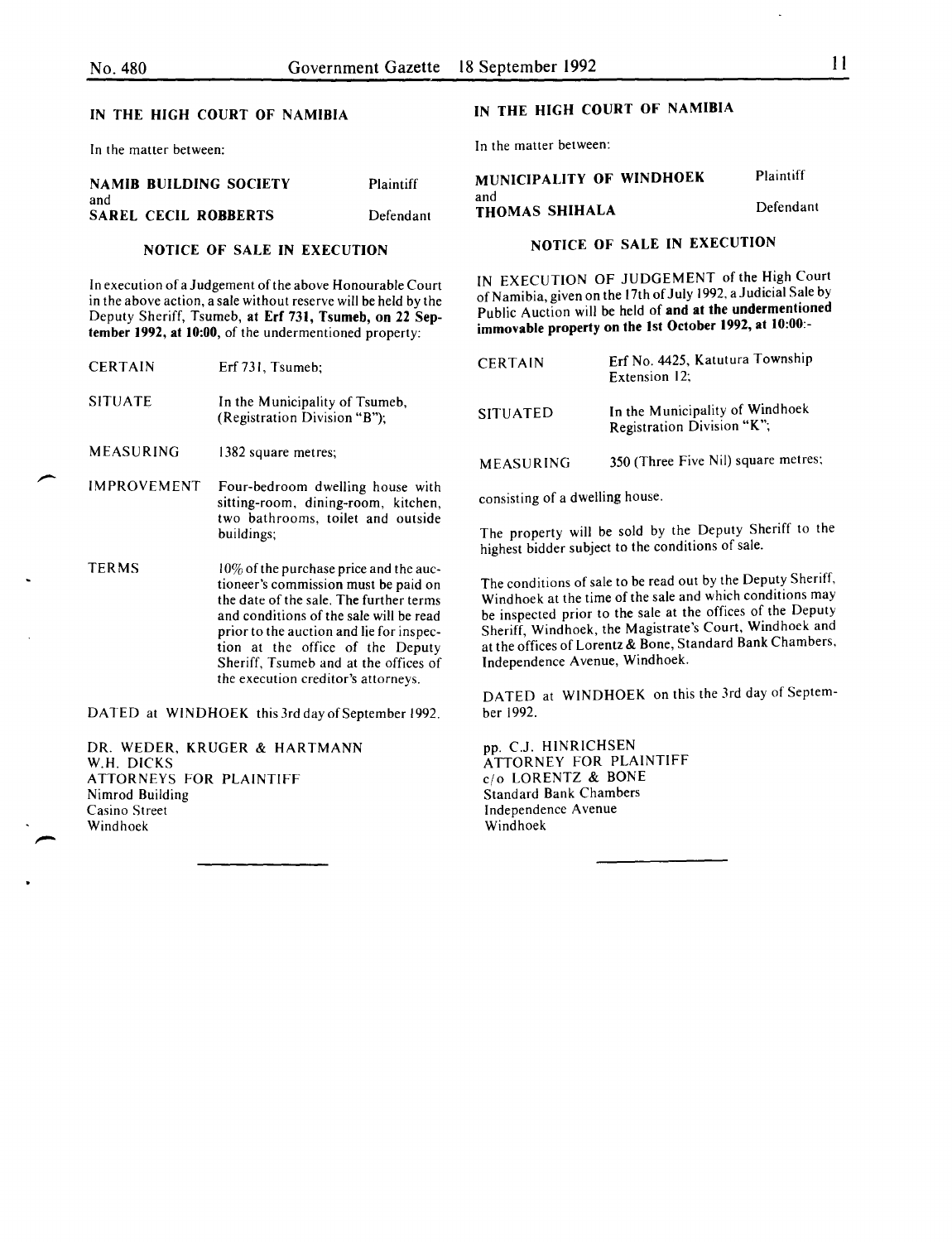In the matter between:

| G.F. ALLY           | Plaintiff |
|---------------------|-----------|
| and                 |           |
| <b>JOSEPH PEDRO</b> | Defendant |

## NOTICE OF SALE IN EXECUTION

IN EXECUTION OF JUDGEMENT of the High Court of Namibia, given on the 13th of September 1991, a Judicial Sale by Public Auction will be held of the undermentioned property and at the Magistrate's Court, Rehoboth, on the 29th of September 1992, at 10:00:-

| <b>CERTAIN</b>   | Erf No. 498 D Rehoboth Town;               |
|------------------|--------------------------------------------|
| <b>SITUATED</b>  | Rehoboth Town:                             |
| <b>MEASURING</b> | 1007 (One Nil Nil Seven) square<br>metres; |

consisting of a dwelling house.

The property will be sold by the Deputy Sheriff to the highest bidder subject to the conditions of sale.

The conditions of sale to be read out by the Deputy Sheriff, Windhoek at the time of the sale and which conditions may be inspected prior to the sale at the offices of the Deputy Sheriff, Windhoek, the Magistrate's Court, Windhoek and at the offices of Lorentz & Bone, Standard Bank Chambers, Independence Avenue, Windhoek.

DATED at WINDHOEK on this the 3rd day of September 1992.

pp. C.J. HINRICHSEN ATTORNEY FOR PLAINTIFF c/o LORENTZ & BONE Standard Bank Chambers Kaiser Street Windhoek

## **NOTICE**

## MINISTRY OF HEALTH AND SOCIAL SERVICES

The KATUTURA SHEPHERDESS CRECHE applied for registration as a Welfare Organization in terms of Section 19 of the National Welfare Act 1965 (Act No. 79 of 1965).

The objects of the organization read as follows:

#### To accommodate the welfare of the children in the communities at large.

Any person or persons desiring to raise objections against the registration of the organization, must submit such representations to the Permanent Secretary: Ministry of Health and Social Services, Private Bag 13198, Windhoek, within twenty-one days as from the date of this advertisement.

It must be placed in the daily as well as in the official papers of Namibia.

KATUTURA SHEPHERDESS CRECHE P.O. Box 6883 Windhoek

#### THE ALIENS ACT, 1937 NOTICE OF INTENTION OF CHANGE OF SURNAME

I, SHITHIGONA SELMA, residing at Erf 671, Wanaheda, and presently unemployed, intend applying to the Minister of Home Affairs for authority under section 9 of the Aliens Act. 1937, to assume the surname NGUUSHE for the reason that NGUUSHE is my father's surname. SHITHIGONA is his name.

I previously bore the name(s) SHITHIGONA SELMA.

Any person who objects to my assumption of the said surname of NGUUSHE should as soon as may be lodge his/her objection, in writing, with a statement of his/her reasons therefor, with the Magistrate of Windhoek.

(Sgd.) S. SHITHIGONA Dated: 8 August 1992